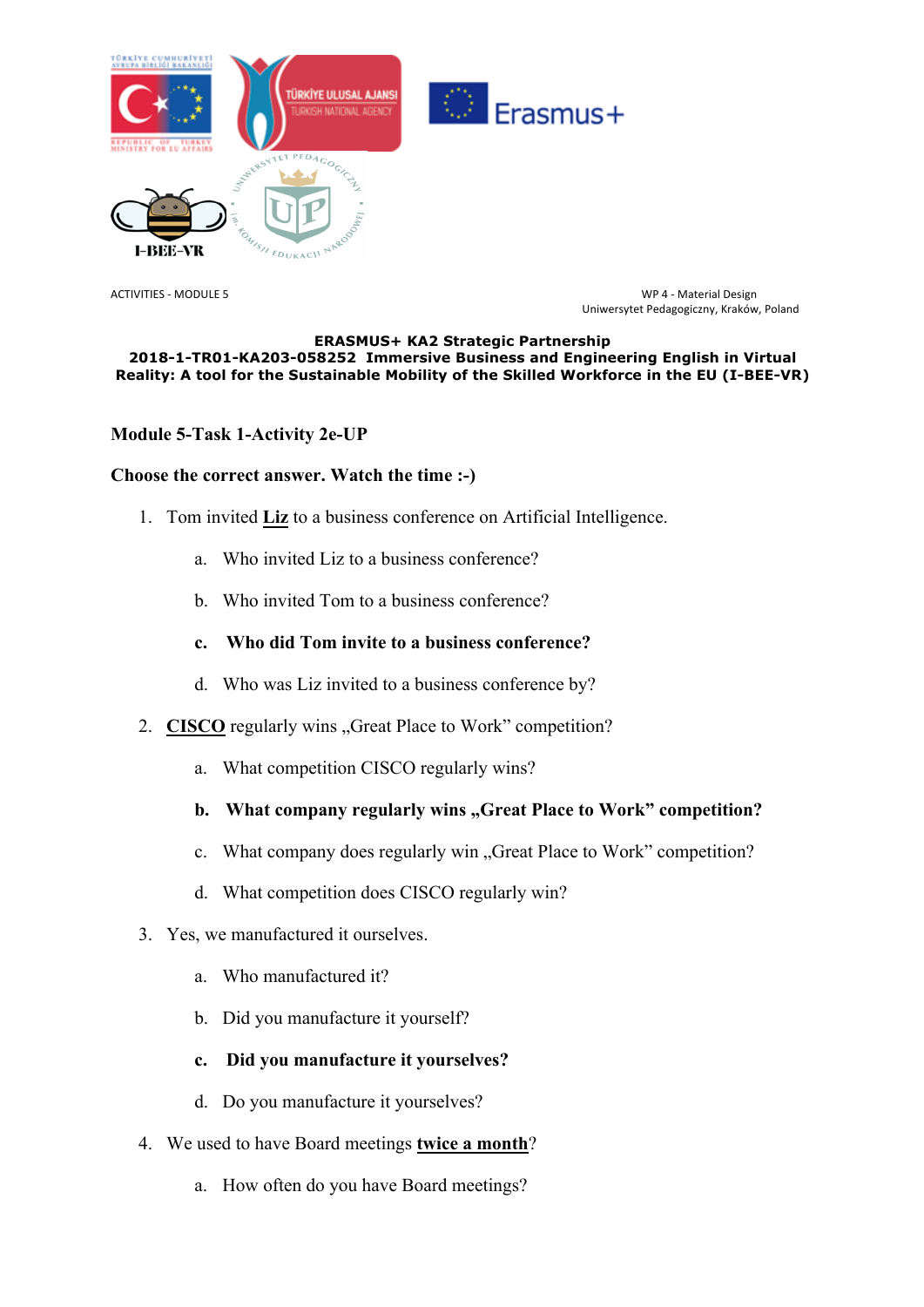

ACTIVITIES - MODULE 5 WP 4 - Material Design Uniwersytet Pedagogiczny, Kraków, Poland

#### **ERASMUS+ KA2 Strategic Partnership 2018-1-TR01-KA203-058252 Immersive Business and Engineering English in Virtual Reality: A tool for the Sustainable Mobility of the Skilled Workforce in the EU (I-BEE-VR)**

- b. When did you have Board meetings?
- **c. How often did you use to have Board meetings?**
- d. How often did you used to have Board meetings?
- 5. No, we don't. We deliver them only by courier.

## **a. Do you deliver your products by post?**

- b. How do you deliver your products?
- c. How are your products delivered?
- d. Does courier deliver your products?
- 6. Could you tell me how much 2
	- a. does this computer cost
	- **b. this computer costs**
	- c. costs this computer
	- d. this computer does cost

### 7. I would like to know ?

- **a. what manufacturing costs are expected next year**
- b. what manufacturing costs expected next year are
- c. what are manufacturing costs expected next year
- d. what manufacturing costs next year are expected
- 8. I am curious 2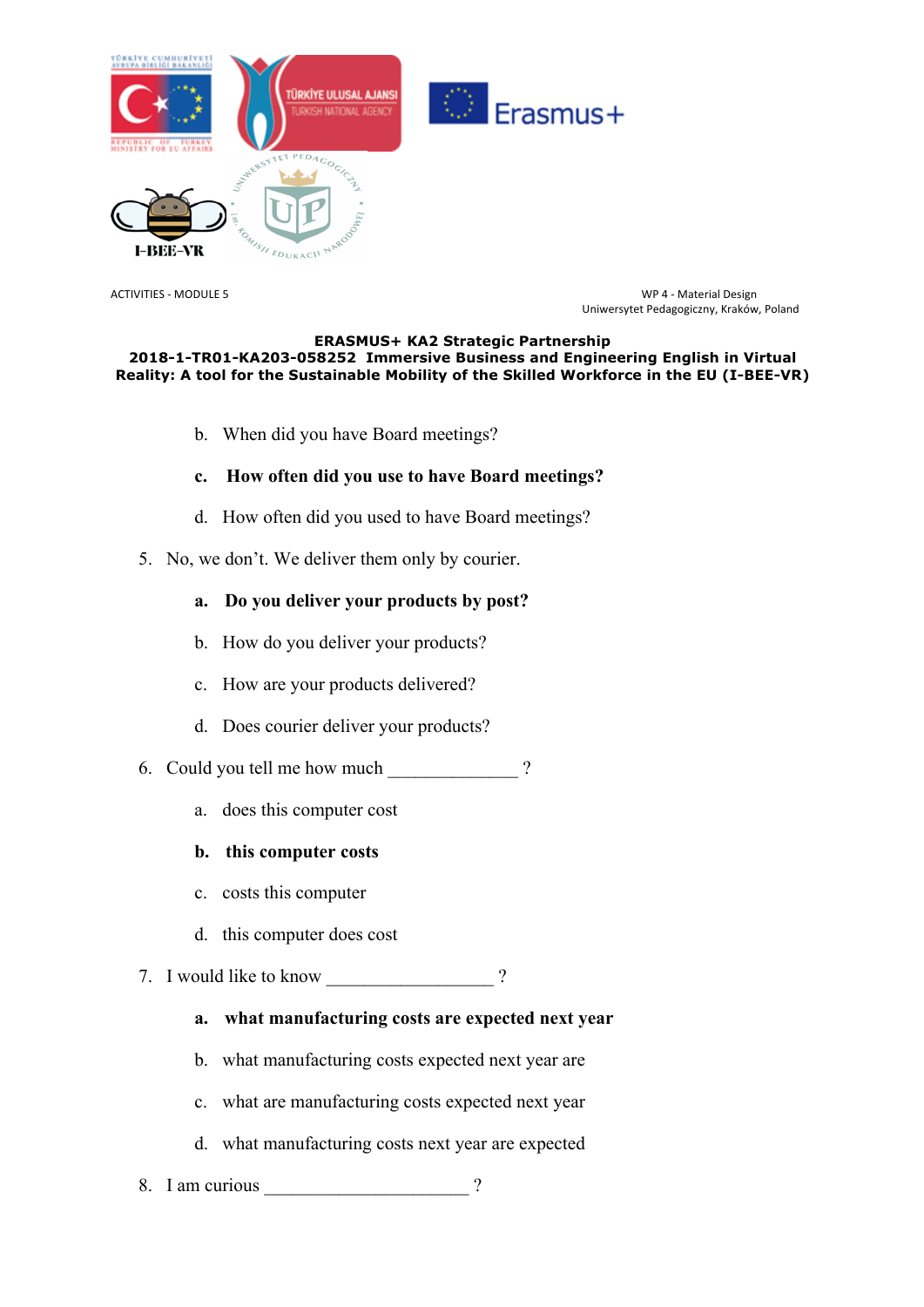

ACTIVITIES - MODULE 5 WP 4 - Material Design Uniwersytet Pedagogiczny, Kraków, Poland

#### **ERASMUS+ KA2 Strategic Partnership 2018-1-TR01-KA203-058252 Immersive Business and Engineering English in Virtual Reality: A tool for the Sustainable Mobility of the Skilled Workforce in the EU (I-BEE-VR)**

- a. do you have any experience in this field
- b. have you got any experience in this field
- c. if you any experience in this field have
- **d. if you have any experience in this field**

## 9. You should fix it **with a screwdriver**.

- **a. How should I fix it?**
- **b. What should I fix it with?**
- c. Should I fix it with a screwdriver?
- d. Who should fix it with a screwdriver?

10. Do you think  $\gamma$ 

- **a. you will be able to finish it by the end of this month**
- b. will you be able to finish it by the end of this month
- c. if you will be able to finish it by the end of this month
- d. you by the end of this month will be able to finish it

### 11. I will give you a ring **as soon as possible**.

a. Where will you give me a ring?

## **b. When will you give me a ring?**

- c. What time will you give me a ring?
- d. How often will you give me a ring?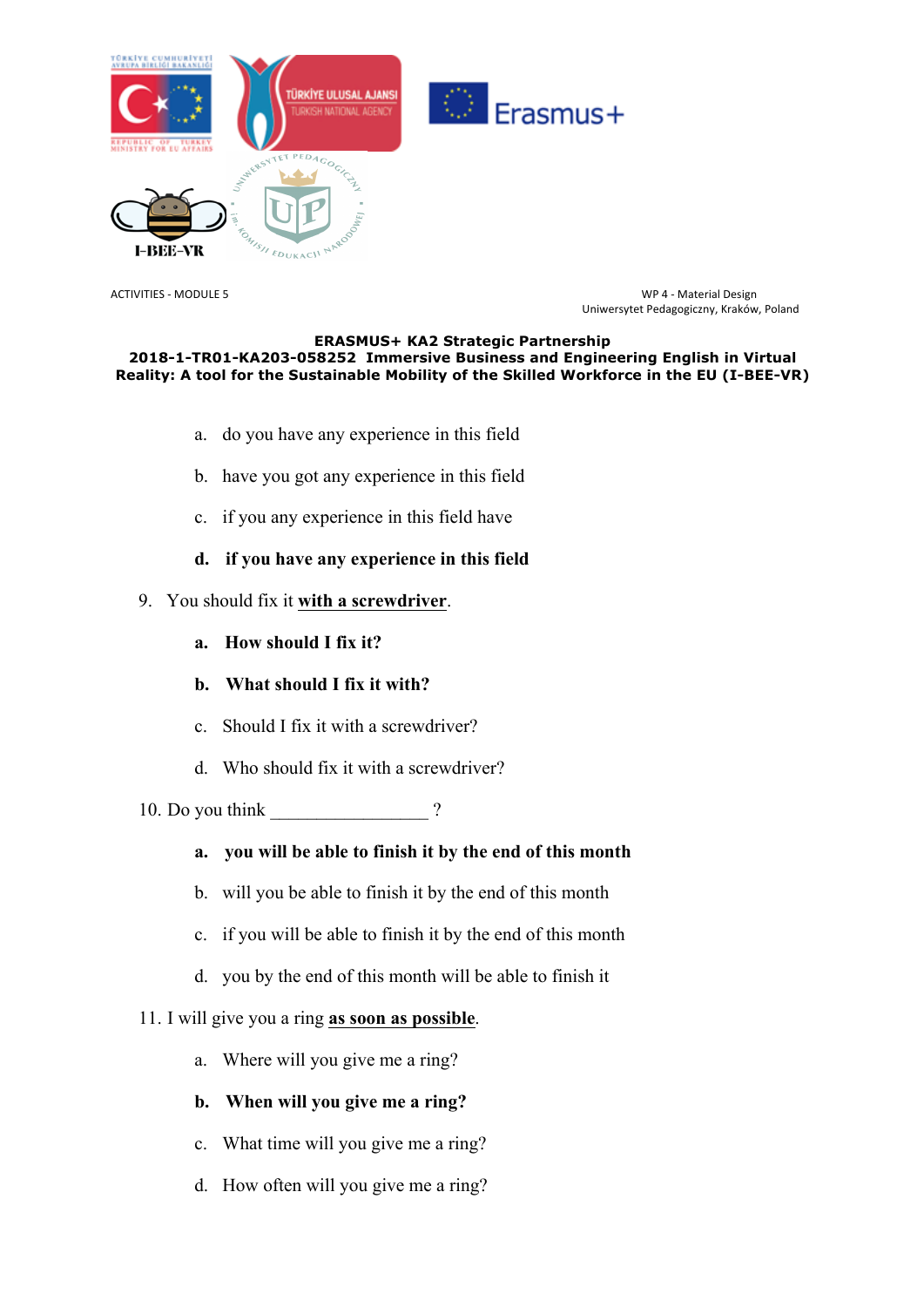

ACTIVITIES - MODULE 5 WP 4 - Material Design Uniwersytet Pedagogiczny, Kraków, Poland

#### **ERASMUS+ KA2 Strategic Partnership 2018-1-TR01-KA203-058252 Immersive Business and Engineering English in Virtual Reality: A tool for the Sustainable Mobility of the Skilled Workforce in the EU (I-BEE-VR)**

- 12. I wouldn't buy **these shares** if I were you.
	- a. What shares wouldn't you buy?

## **b. What wouldn't you buy?**

- c. What won't you buy?
- d. What will you not buy?
- 13. When <u>equal part in a shareholders meeting</u>?
	- a. did you last took

## **b. are you going to take**

c. you last took

### **d. did you last take**

14. Iphones are the best.

- a. Which phones are the best?
- b. Whose phones are the best?
- **c. What phones are the best?**

## **d. What kind of phones are the best?**

- 15. Who the last competition?
	- a. wins
	- b. had won
	- c. did win